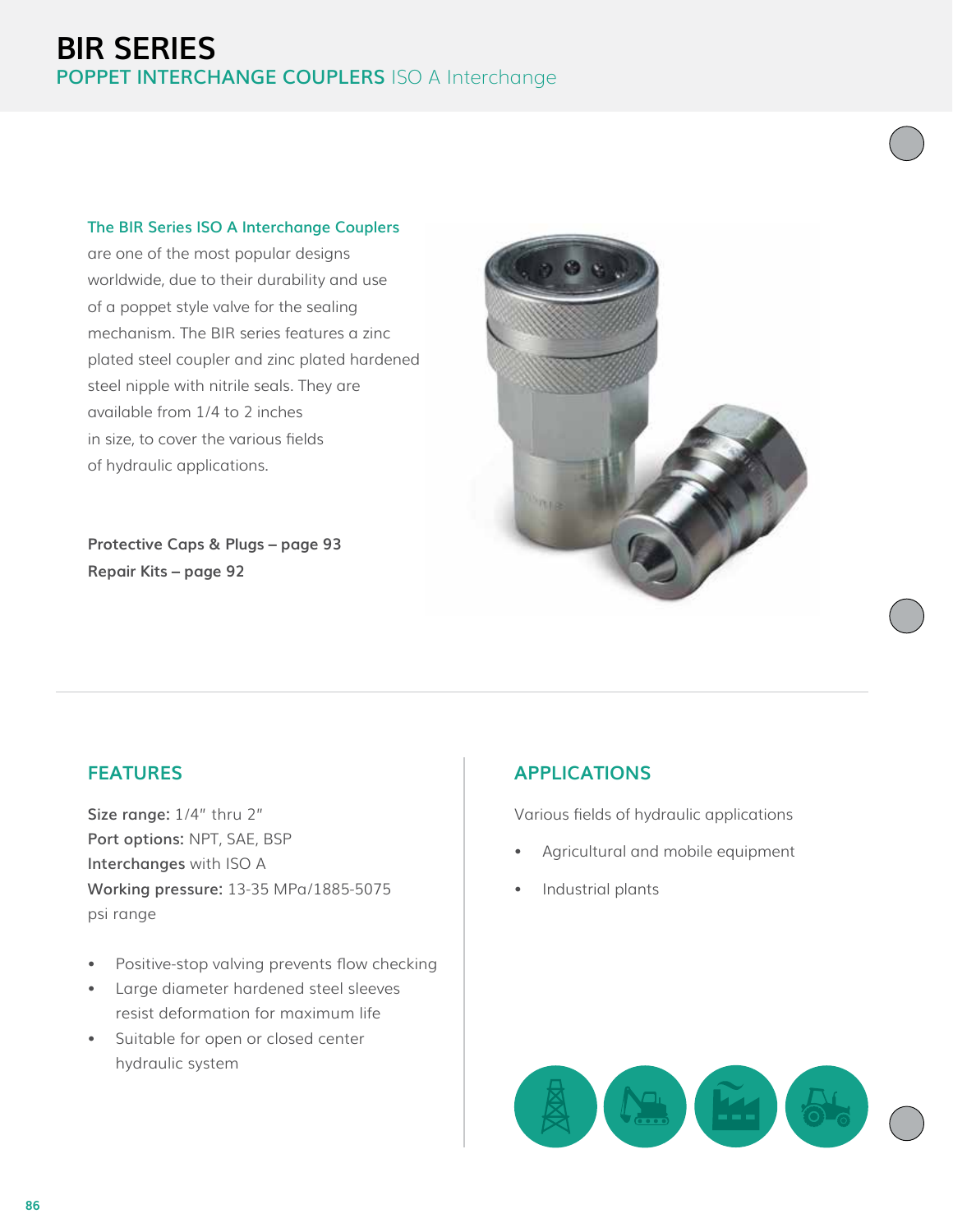

## **PRESSURE DROP**



OIL = ISO VG32, TEMP = 40C, VISCOSITY = 28.8-35.2 MM²/S



**Poppet valves w/ swagged seal prevents extrusion at high flow rates**

> **Hardened surface area and locking balls reduce brinelling**

**POPPET INTERCHANGE COUPLERS**

POPPET INTERCHANGE

### **PERFORMANCE**

|                    |                |                 |                                   | <b>MAX. OPERATING</b> |                |       |             | <b>BURST PRESSURE</b> |               |       |                  |
|--------------------|----------------|-----------------|-----------------------------------|-----------------------|----------------|-------|-------------|-----------------------|---------------|-------|------------------|
|                    |                |                 | <b>PRESSURE</b><br><b>COUPLED</b> |                       | <b>COUPLED</b> |       | <b>MALE</b> |                       | <b>FEMALE</b> |       | <b>SPILLAGE*</b> |
| <b>DESCRIPTION</b> | <b>SIZE</b>    | <b>ISO SIZE</b> | <b>MPa</b>                        | psi                   | <b>MPa</b>     | psi   | <b>MPa</b>  | psi                   | <b>MPa</b>    | psi   | ml               |
| <b>BIR14</b>       | 1/4            | 6.3             | 35                                | 5075                  | 126            | 18270 | 126         | 18270                 | 126           | 18270 | 0.70             |
| <b>BIR38</b>       | 3/8            | 10.0            | 30                                | 4350                  | 100            | 14500 | 100         | 14500                 | 100           | 14500 | 1.20             |
| <b>BIR12</b>       | 1/2            | 12.5            | 25                                | 3625                  | 80             | 11600 | 80          | 11600                 | 100           | 14500 | 2.10             |
| <b>BIR34</b>       | 3/4            | 20.0            | 25                                | 3625                  | 100            | 14500 | 100         | 14500                 | 100           | 14500 | 5.20             |
| <b>BIR100</b>      |                | 25.0            | 23                                | 3335                  | 80             | 11600 | 80          | 11600                 | 80            | 11600 | 9.00             |
| <b>BIR114</b>      | 11/4           | 31.5            | 23                                | 3335                  | 80             | 11600 | 80          | 11600                 | 80            | 11600 | 27.00            |
| <b>BIR112</b>      | 11/2           | 40              | 18                                | 2610                  | 64             | 9280  | 64          | 9280                  | 64            | 9280  | 49.00            |
| BIR200             | $\overline{2}$ | 50              | 13                                | 1885                  | 40             | 5800  | 40          | 5800                  | 40            | 5800  | 75.00            |

\* Spillage is an indicative value of the fluid loss per couple-uncouple cycle.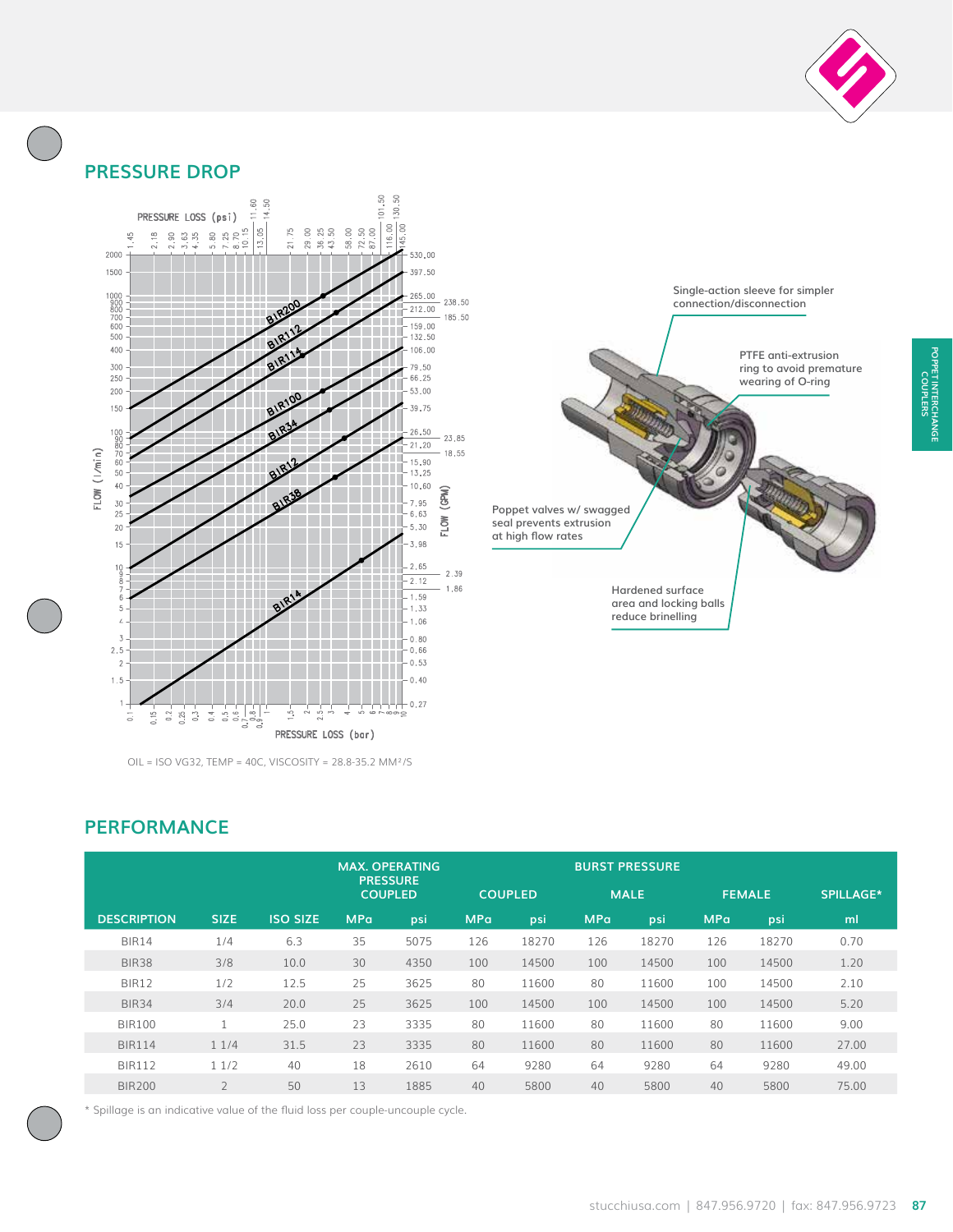# **BIR SERIES POPPET INTERCHANGE COUPLERS** ISO A Interchange

# **SIZE DIAGRAM**



|                     | <b>BODY</b>         |                |             |      |      |       |       |       |       |      |      |               |               |             | <b>WEIGHT</b> |
|---------------------|---------------------|----------------|-------------|------|------|-------|-------|-------|-------|------|------|---------------|---------------|-------------|---------------|
| <b>DESCRIPTION</b>  | <b>SIZE</b>         | A              | <b>UNIT</b> | B    | C.   | D     | E.    | F.    | G     | H    |      |               | <b>UNIT</b>   | <b>MALE</b> | <b>FEMALE</b> |
| <b>BIR14</b><br>1/4 |                     |                | mm          | 19.0 | 19.0 | 32.0  | 26.0  | 47.1  | 64.8  | 20.8 | 22.0 | 11.8          | kg            | 0.033       | 0.094         |
|                     | 1/4                 | inch           | 0.75        | 0.75 | 1.26 | 1.02  | 1.85  | 2.55  | 0.82  | 0.87 | 0.46 | $\mathsf{lb}$ | 0.07          | 0.21        |               |
|                     |                     | 3/8            | mm          | 22.0 | 22.0 | 38.0  | 31.0  | 56.1  | 76.8  | 24.0 | 24.0 | 17.3          | kg            | 0.053       | 0.145         |
|                     | 3/8<br><b>BIR38</b> |                | inch        | 0.87 | 0.87 | 1.50  | 1.22  | 2.21  | 3.02  | 0.94 | 0.94 | 0.68          | $\mathsf{lb}$ | 0.12        | 0.32          |
| 1/2<br>BIR12        | 1/2                 | mm             | 27.0        | 27.0 | 44.5 | 38.0  | 63.3  | 86.3  | 29.0  | 30.0 | 20.5 | kg            | 0.084         | 0.245       |               |
|                     |                     | inch           | 1.06        | 1.06 | 1.75 | 1.50  | 2.49  | 3.40  | 1.14  | 1.18 | 0.81 | $\mathsf{lb}$ | 0.19          | 0.54        |               |
| 3/4<br><b>BIR34</b> |                     | 3/4            | mm          | 36.0 | 38.0 | 55.0  | 48.0  | 82.2  | 111.1 | 38.5 | 44.0 | 29.1          | kg            | 0.210       | 0.502         |
|                     |                     |                | inch        | 1.42 | 1.50 | 2.17  | 1.89  | 3.24  | 4.37  | 1.52 | 1.73 | 1.15          | $\mathsf{lb}$ | 0.46        | 1.11          |
| <b>BIR100</b><br>1  |                     |                | mm          | 41.0 | 45.0 | 63.1  | 54.0  | 97.1  | 127.3 | 44.8 | 52.0 | 34.3          | kg            | 0.284       | 0.772         |
|                     |                     |                | inch        | 1.61 | 1.77 | 2.48  | 2.13  | 3.82  | 5.01  | 1.76 | 2.05 | 1.35          | $\mathsf{lb}$ | 0.63        | 1.70          |
| <b>BIR114</b>       |                     | 11/4<br>11/4   | mm          | 55.0 | 50.0 | 75.0  | 65.0  | 117.2 | 151.2 | 60.0 | 55.5 | 45.0          | kg            | 0.615       | 1.244         |
|                     |                     |                | inch        | 2.17 | 1.97 | 2.95  | 2.56  | 4.61  | 5.95  | 2.36 | 2.19 | 1.77          | $\mathsf{lb}$ | 1.36        | 2.74          |
| <b>BIR112</b>       | 11/2                | 11/2           | mm          | 60.0 | 60.0 | 85.0  | 80.0  | 135.3 | 171.3 | 65.5 | 65.5 | 55.0          | kg            | 0.878       | 2.130         |
|                     |                     |                | inch        | 2.36 | 2.36 | 3.35  | 3.15  | 5.33  | 6.74  | 2.58 | 2.58 | 2.17          | $\mathsf{lb}$ | 1.94        | 4.70          |
|                     | $\overline{2}$      | $\overline{2}$ | mm          | 75.0 | 75.0 | 100.0 | 100.0 | 160.2 | 201.2 | 82.5 | 83.7 | 65.0          | kg            | 1.440       | 4.130         |
| <b>BIR200</b>       |                     |                | inch        | 2.95 | 2.95 | 3.94  | 3.94  | 6.31  | 7.92  | 3.25 | 3.30 | 2.56          | $\mathsf{lb}$ | 3.17        | 9.10          |

#### **Repair Kits**

| <b>ORDER CODE</b> | <b>DESCRIPTION</b> |
|-------------------|--------------------|
| <b>BIR SERIES</b> |                    |
| 815700170         | KIT F. BIR14       |
| 815700172         | KIT F. BIR38       |
| 815700174         | KIT F. BIR12       |
| 815700176         | KIT F. BIR34       |
| 815700178         | KIT F. BIR100      |
| 815700180         | KIT F. BIR114      |
| 815700182         | KIT F. BIR112      |
| 815700184         | KIT F. BIR $200$   |
| 815700177         | KIT M./F. BIR34    |
| 815700179         | KIT M./F. BIR100   |
| 815700181         | KIT M./F. BIR114   |
| 815700183         | KIT M./F. BIR112   |
| 815700185         | KIT M./F. BIR200   |